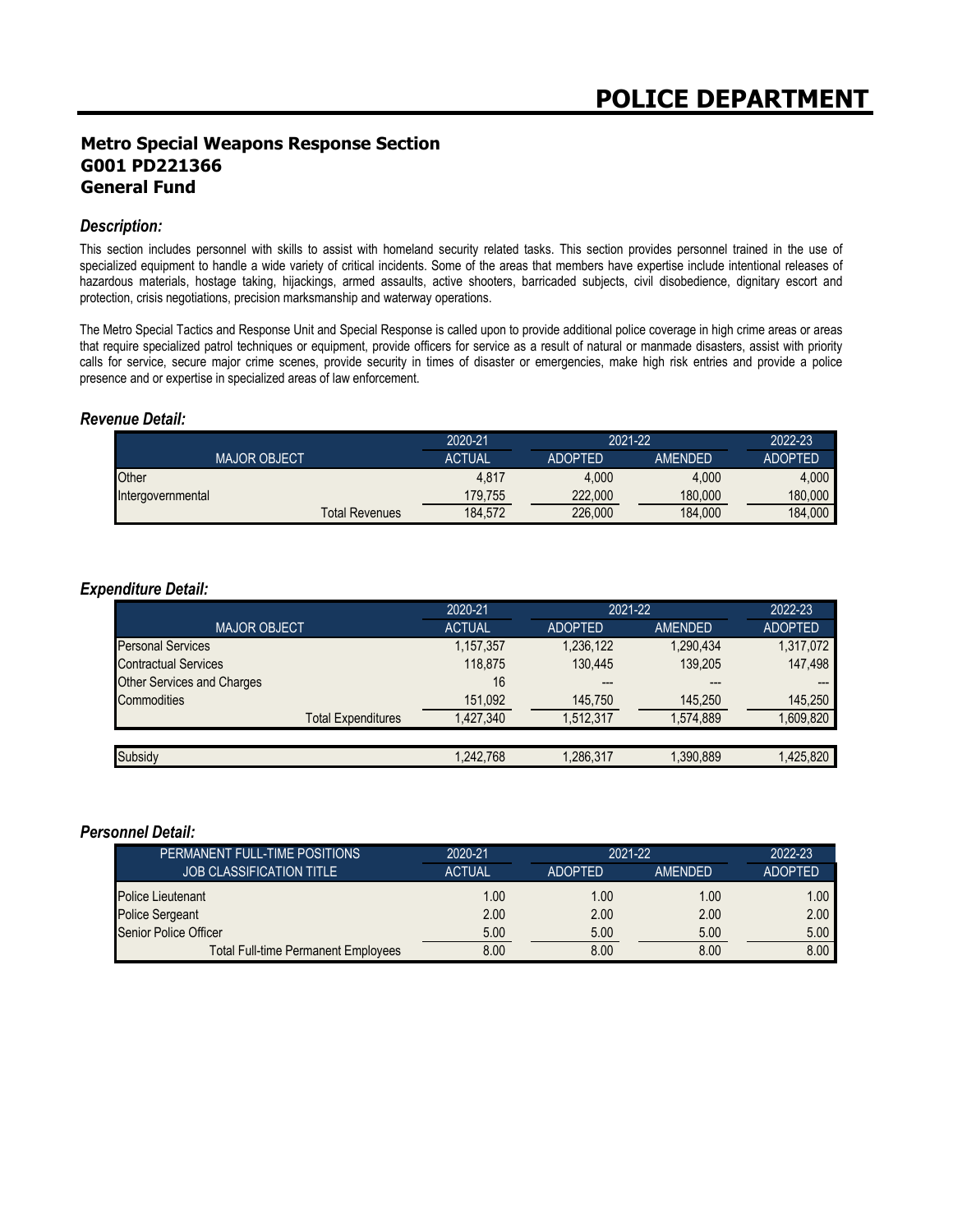## **Personnel and Training Section G001 PD220352 General Fund**

### *Description:*

The function of Personnel and Training Section is to operate the Des Moines Police Academy to (1) recruit, train and maintain state certification for department personnel; (2) coordinate the Citizens' Academy; (3) maintain specific department training and medical records.

#### *Revenue Detail:*

|       |                       | 2020-21       | 2021-22        |         | 2022-23        |
|-------|-----------------------|---------------|----------------|---------|----------------|
|       | <b>MAJOR OBJECT</b>   | <b>ACTUAL</b> | <b>ADOPTED</b> | AMENDED | <b>ADOPTED</b> |
| Other |                       | 640           | ,250           | 750     | 750            |
|       | <b>Total Revenues</b> | 640           | ,250           | 750     | 750            |

#### *Expenditure Detail:*

|                             | 2020-21       | 2021-22        |           | 2022-23        |
|-----------------------------|---------------|----------------|-----------|----------------|
| <b>MAJOR OBJECT</b>         | <b>ACTUAL</b> | <b>ADOPTED</b> | AMENDED   | <b>ADOPTED</b> |
| <b>Personal Services</b>    | 896,105       | 896.360        | 876.041   | 906,520        |
| <b>Contractual Services</b> | 139,560       | 146.493        | 146.272   | 130,935        |
| Commodities                 | 61,926        | 150,400        | 146,900   | 146,900        |
| <b>Total Expenditures</b>   | 1.097.591     | 1.193.253      | 1,169,213 | 1,184,355      |
|                             |               |                |           |                |
| Subsidy                     | 1.096.951     | 1,192,003      | 1,168,463 | 1,183,605      |

| PERMANENT FULL-TIME POSITIONS              | 2020-21       | 2021-22        |         | 2022-23        |
|--------------------------------------------|---------------|----------------|---------|----------------|
| <b>JOB CLASSIFICATION TITLE</b>            | <b>ACTUAL</b> | <b>ADOPTED</b> | AMENDED | <b>ADOPTED</b> |
| <b>Police Captain</b>                      | 1.00          | 1.00           | 1.00    | 1.00           |
| Police Sergeant                            | 1.00          | 1.00           | 1.00    | 1.00           |
| <b>Police Lieutenant</b>                   | 1.00          | 1.00           | 1.00    | 1.00           |
| <b>Senior Police Officer</b>               | 2.00          | 2.00           | 2.00    | 2.00           |
| <b>Senior Clerk</b>                        | 1.00          | 1.00           | 1.00    | 1.00           |
| <b>Total Full-time Permanent Employees</b> | 6.00          | 6.00           | 6.00    | 6.00           |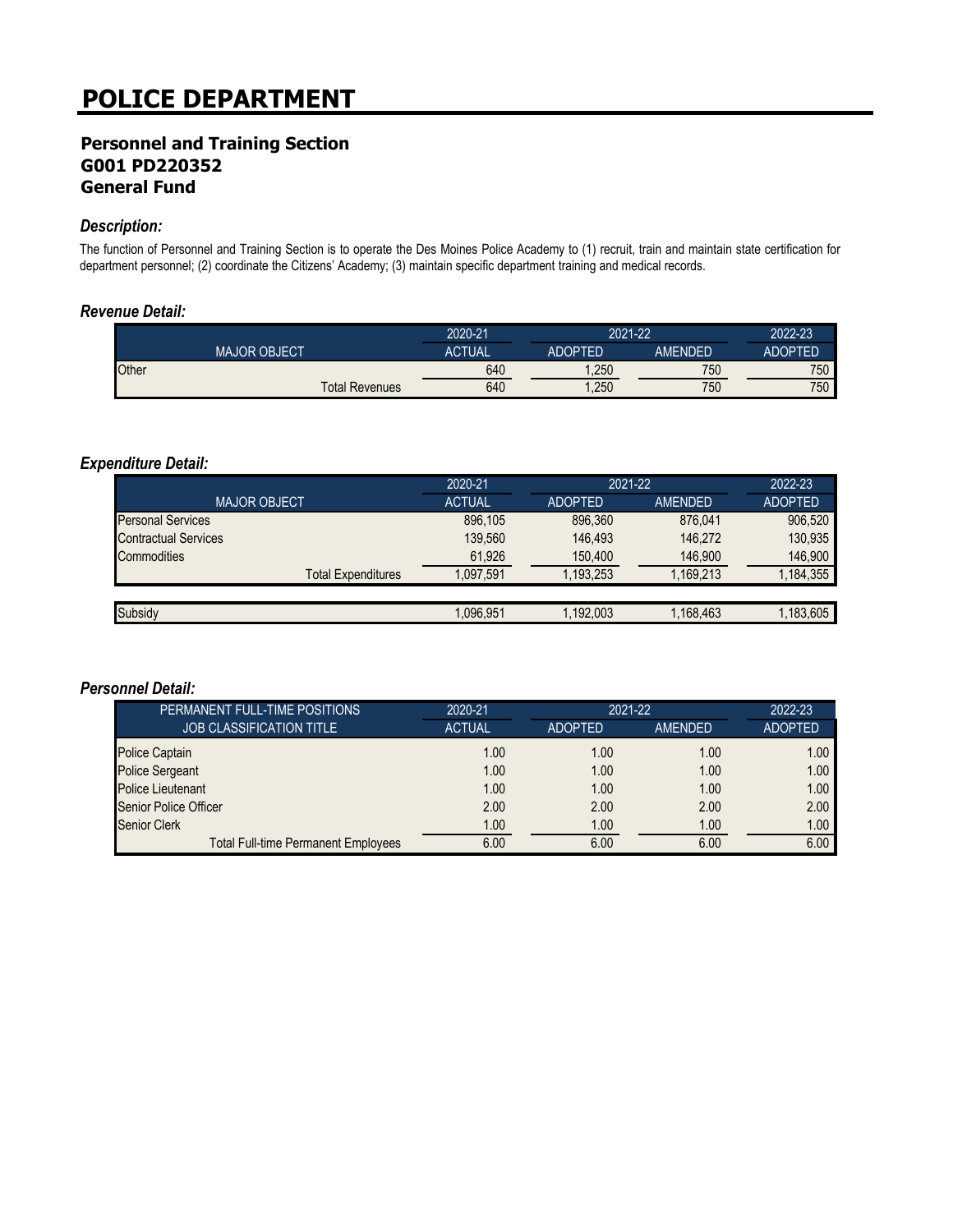## **Office of Professional Standards G001 PD222368 General Fund**

#### *Description:*

The Office of Professional Standards is responsible for the oversight of the administration of the Department's complaint system. The Office investigates reports of employee misconduct and recommends action to the Office of the Chief of Police.

#### *Revenue Detail:*

|       |                       | 2020-21       | 2021-22        |         | 2022-23        |
|-------|-----------------------|---------------|----------------|---------|----------------|
|       | <b>MAJOR OBJECT</b>   | <b>ACTUAL</b> | <b>ADOPTED</b> | AMENDED | <b>ADOPTED</b> |
| Other |                       | 95            | 500            | 500     | 500            |
|       | <b>Total Revenues</b> | 95            | 500            | 500     | 500            |

#### *Expenditure Detail:*

| 2020-21       | 2021-22        |         | 2022-23        |
|---------------|----------------|---------|----------------|
| <b>ACTUAL</b> | <b>ADOPTED</b> | AMENDED | <b>ADOPTED</b> |
| 561,493       | 539.999        | 545,367 | 560,132        |
| 11.802        | 36.239         | 19.595  | 19,646         |
| 92            | $---$          | $---$   | $---$          |
| 573.387       | 576.238        | 564.962 | 579.778        |
|               |                |         |                |
| 573,292       | 575.738        | 564.462 | 579.278        |
|               |                |         |                |

| PERMANENT FULL-TIME POSITIONS       | 2020-21       | 2021-22        |         | 2022-23           |
|-------------------------------------|---------------|----------------|---------|-------------------|
| <b>JOB CLASSIFICATION TITLE</b>     | <b>ACTUAL</b> | <b>ADOPTED</b> | AMENDED | <b>ADOPTED</b>    |
| <b>Police Captain</b>               | 1.00          | 1.00           | 1.00    | 1.00 <sub>1</sub> |
| <b>Police Sergeant</b>              | 1.00          | 1.00           | 1.00    | 1.00 <sub>1</sub> |
| <b>Police Lieutenant</b>            | 1.00          | 1.00           | 1.00    | 1.00 <sub>1</sub> |
| Total Full-time Permanent Employees | 3.00          | 3.00           | 3.00    | 3.00              |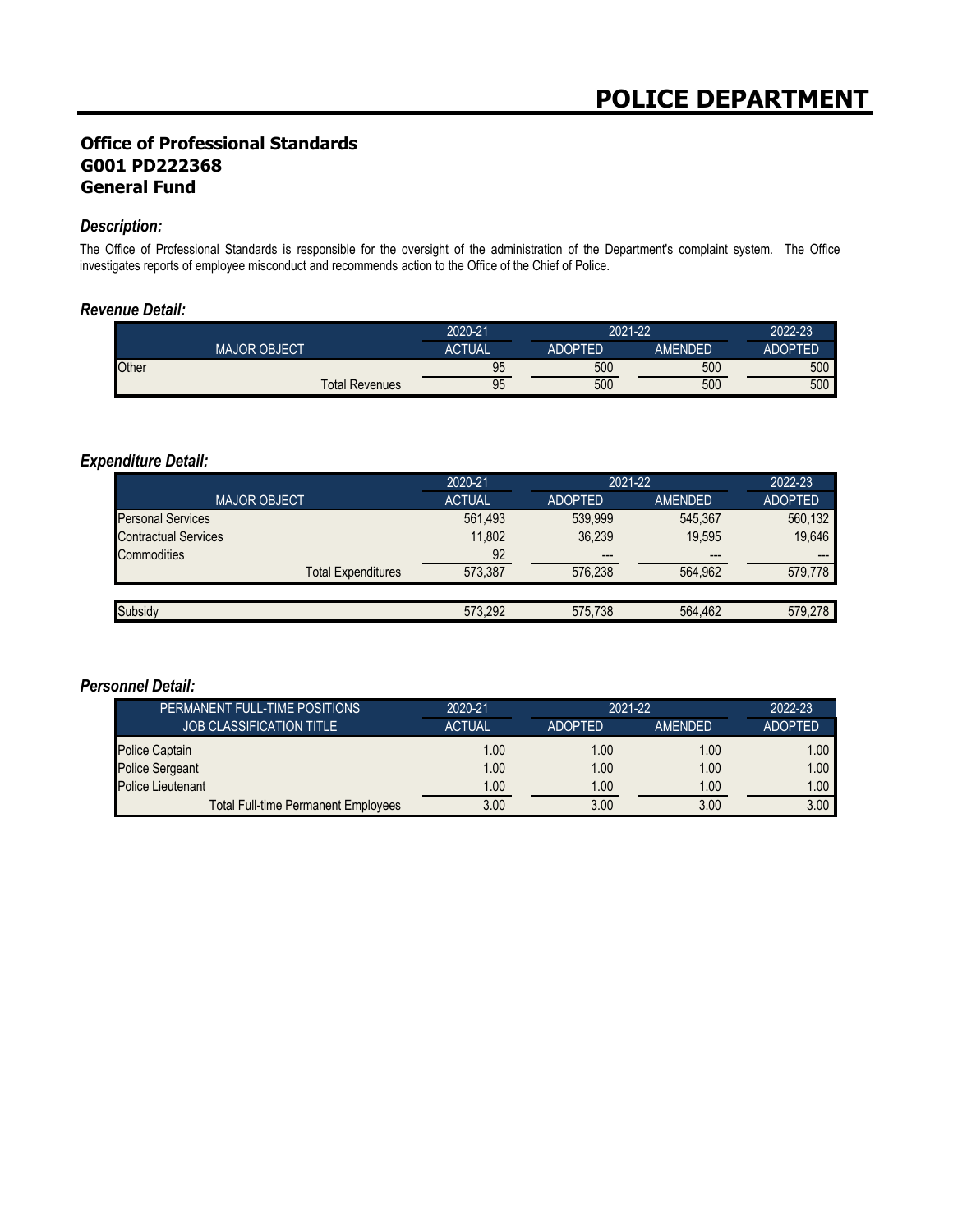### **Vice and Narcotics Section G001 PD222370 General Fund**

#### *Description:*

The functions of the Vice and Narcotics Section are: (1) the investigation and enforcement of federal, state and city drug and/or vice related laws; (2) evidentiary handling and eventual disposal of all controlled substances and forfeited property; (3) managing the liquor license application and enforcement process; (4) participation in task forces with local, state and federal law enforcement agencies.

#### *Revenue Detail:*

|                       | 2020-21       | 2021-22        |                | 2022-23        |
|-----------------------|---------------|----------------|----------------|----------------|
| <b>MAJOR OBJECT</b>   | <b>ACTUAL</b> | <b>ADOPTED</b> | <b>AMENDED</b> | <b>ADOPTED</b> |
| Licenses and Permits  | ,700          | 2,500          | 2,000          | 2.000          |
| Other                 | 6.614         | 7.000          | 6.500          | 6.500          |
| Intergovernmental     | 143.264       | 53,000         | 79.000         | 79.000         |
| <b>Total Revenues</b> | 151.577       | 62,500         | 87,500         | 87,500         |

#### *Expenditure Detail:*

|                                   | 2020-21       | 2021-22        |           | 2022-23        |
|-----------------------------------|---------------|----------------|-----------|----------------|
| <b>MAJOR OBJECT</b>               | <b>ACTUAL</b> | <b>ADOPTED</b> | AMENDED   | <b>ADOPTED</b> |
| <b>Personal Services</b>          | 2,600,599     | 2,627,705      | 2,601,295 | 2,671,409      |
| <b>Contractual Services</b>       | 118.187       | 116.357        | 124.396   | 142,396        |
| <b>Other Services and Charges</b> | 36.988        | 60,000         | 60,000    | 60,000         |
| Commodities                       | 19,807        | 15,000         | 14,700    | 14,700         |
| <b>Total Expenditures</b>         | 2,775,581     | 2,819,062      | 2,800,391 | 2,888,505      |
|                                   |               |                |           |                |
| Subsidy                           | 2,624,004     | 2,756,562      | 2,712,891 | 2,801,005      |

| PERMANENT FULL-TIME POSITIONS              | 2020-21       | 2021-22        |         | 2022-23        |
|--------------------------------------------|---------------|----------------|---------|----------------|
| <b>JOB CLASSIFICATION TITLE</b>            | <b>ACTUAL</b> | <b>ADOPTED</b> | AMENDED | <b>ADOPTED</b> |
| <b>Police Lieutenant</b>                   | 1.00          | 1.00           | 1.00    | 1.00           |
| <b>Police Sergeant</b>                     | 2.00          | 2.00           | 2.00    | 2.00           |
| Senior Police Officer                      | 14.00         | 14.00          | 14.00   | 14.00          |
| <b>Investigative Assistant</b>             | 1.00          | 1.00           | 1.00    | 1.00           |
| <b>Total Full-time Permanent Employees</b> | 18.00         | 18.00          | 18.00   | 18.00          |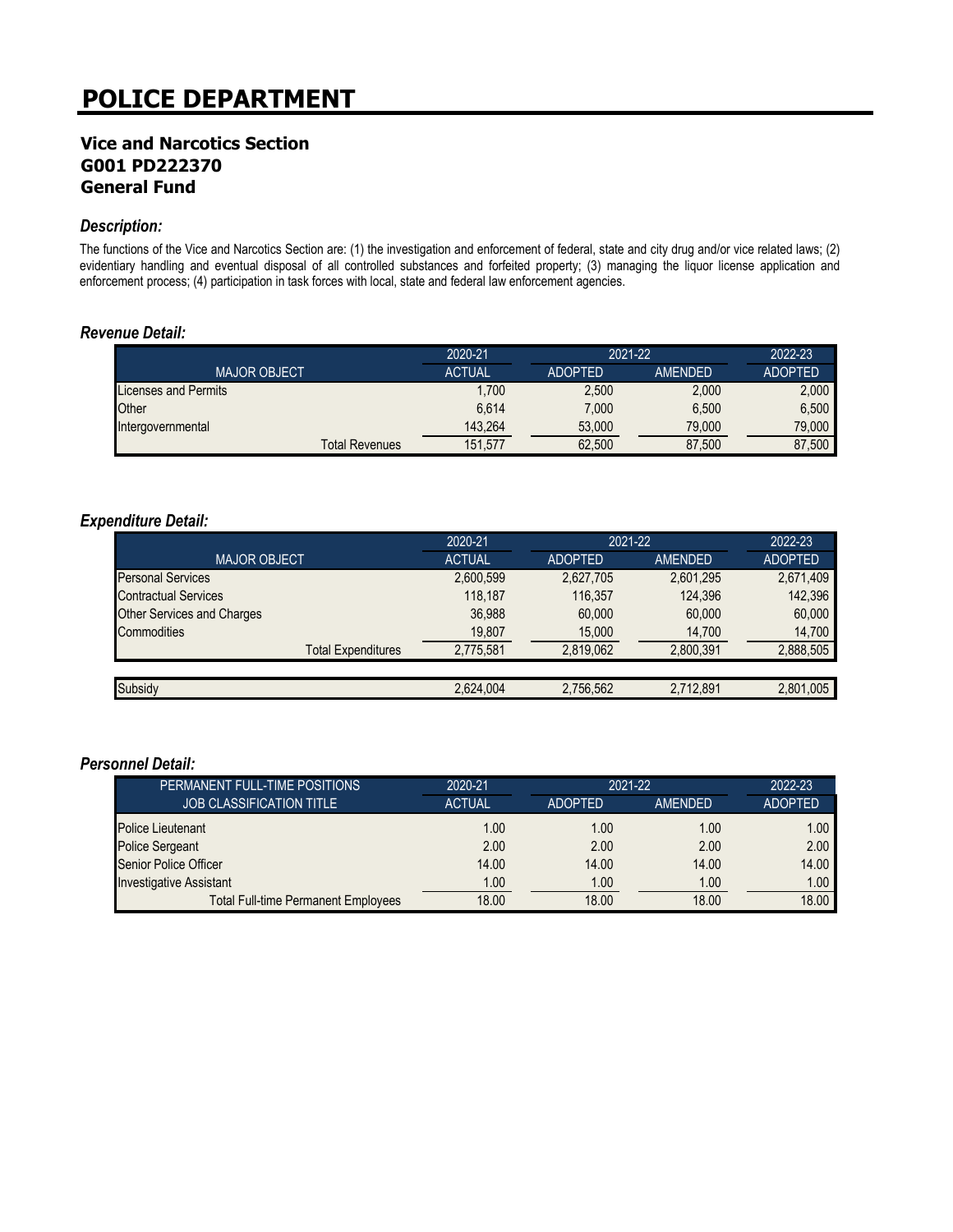## **Detective Section G001 PD222378 General Fund**

#### *Description:*

The functions of the Detective Bureau are (1) the investigation of homicides, child abuse, elder abuse, sexual assaults, robberies, burglaries, domestic abuse, hate crimes, arson, criminal gang activity, fraud, auto theft and other crimes that require more extensive investigation than can be provided by patrol operations; (2) the collection, processing and preservation of evidence; (3) regulation and enforcement of pawn shop ordinances; and (4) to provide expert testimony.

#### *Revenue Detail:*

|                                       | 2020-21       | 2021-22        |         | 2022-23        |
|---------------------------------------|---------------|----------------|---------|----------------|
| <b>MAJOR OBJECT</b>                   | <b>ACTUAL</b> | <b>ADOPTED</b> | AMENDED | <b>ADOPTED</b> |
| Licenses and Permits                  | 24.992        | 20,000         | 20,000  | 20,000         |
| <b>Charges for Services/User Fees</b> | $---$         | 1,000          | $---$   | $---$          |
| Other                                 | 3.466         | 4.100          | 4.100   | 4.100          |
| Intergovernmental                     | 12.365        | 10,000         | 10.000  | 10.000         |
| Total Revenues                        | 40.823        | 35.100         | 34,100  | 34,100         |

#### *Expenditure Detail:*

|                                   | 2020-21       | 2021-22        |            | 2022-23        |
|-----------------------------------|---------------|----------------|------------|----------------|
| <b>MAJOR OBJECT.</b>              | <b>ACTUAL</b> | <b>ADOPTED</b> | AMENDED    | <b>ADOPTED</b> |
| <b>Personal Services</b>          | 9,115,541     | 9.778.554      | 9.945.095  | 10,256,593     |
| <b>Contractual Services</b>       | 250,624       | 298.694        | 259,137    | 264,586        |
| <b>Other Services and Charges</b> | (34)          |                | ---        |                |
| Commodities                       | 48,047        | 52,750         | 55,050     | 55,050         |
| <b>Total Expenditures</b>         | 9,414,178     | 10,129,998     | 10,259,282 | 10,576,229     |
|                                   |               |                |            |                |
| Subsidy                           | 9,373,355     | 10,094,898     | 10,225,182 | 10,542,129     |

#### *Personnel Detail:*

| PERMANENT FULL-TIME POSITIONS              | 2020-21       | 2021-22        |                | 2022-23        |
|--------------------------------------------|---------------|----------------|----------------|----------------|
| <b>JOB CLASSIFICATION TITLE</b>            | <b>ACTUAL</b> | <b>ADOPTED</b> | <b>AMENDED</b> | <b>ADOPTED</b> |
| <b>Police Major</b>                        | 1.00          | 1.00           | 1.00           | 1.00           |
| <b>Police Captain</b>                      | 1.00          | 1.00           | 1.00           | 1.00           |
| <b>Police Lieutenant</b>                   | 3.00          | 3.00           | 3.00           | 3.00           |
| <b>Police Sergeant</b>                     | 6.00          | 6.00           | 6.00           | 6.00           |
| Senior Police Officer                      | 41.00         | 41.00          | 40.00          | 40.00          |
| Senior Crime Scene Investigator            | 13.00         | 13.00          | 12.00          | 12.00          |
| <b>Total Full-time Permanent Employees</b> | 71.00         | 72.00          | 70.00          | 70.00          |

One Senior Police Officer moved to the Traffic Section.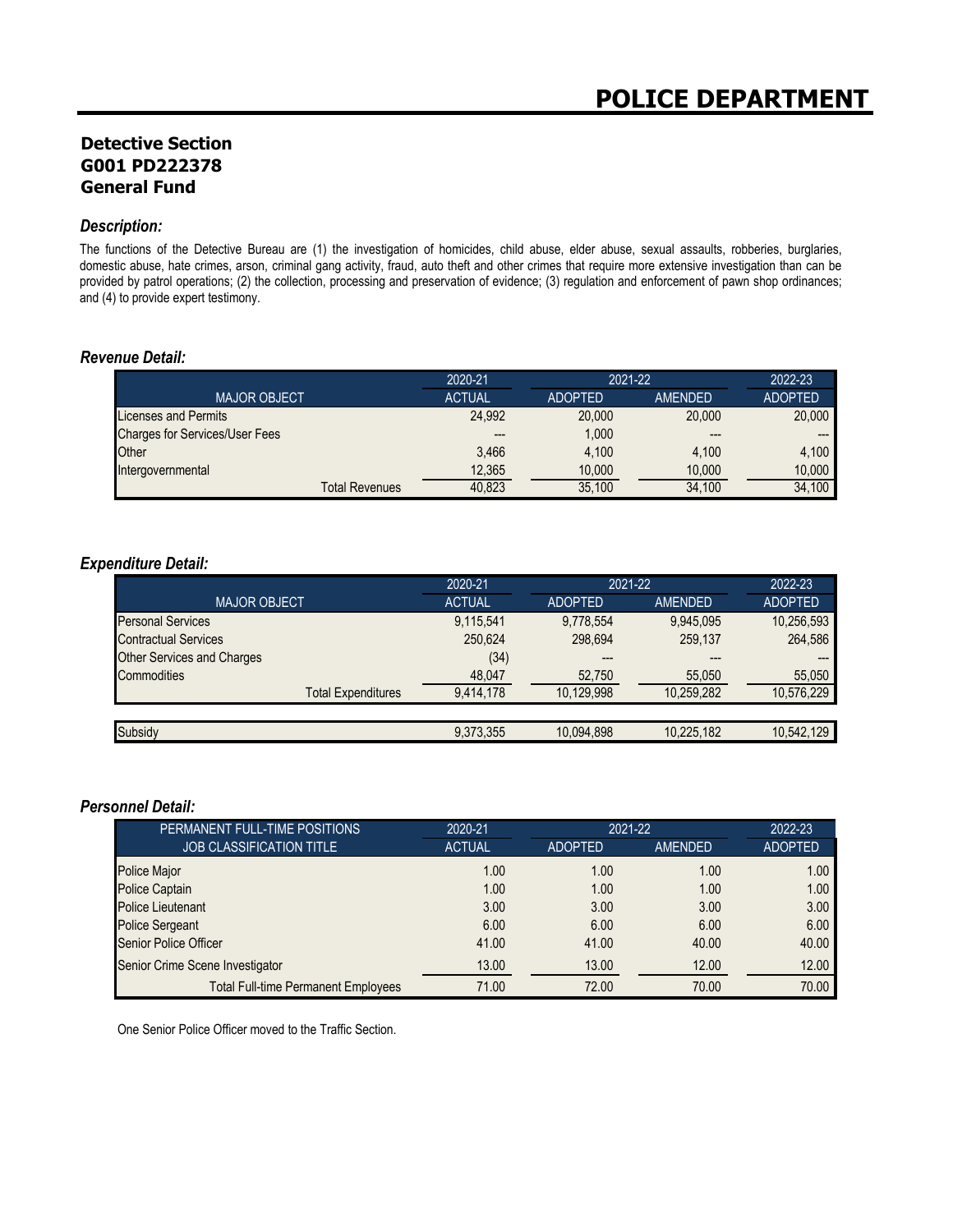### **Property Management G001 PD222374 General Fund**

#### *Description:*

The functions of Property Management are: (1) the custody, care, control and disposition of all property associated with criminal investigations initiated by the Police Department; (2) the management of Police Department equipment needed for daily operations; (3) hazardous material and OSHA compliance; (4) the Motor Vehicle Impound Program; and (5) conduct property and vehicle auctions.

#### *Revenue Detail:*

|                                       | 2020-21       | $2021 - 22$    |                | 2022-23        |
|---------------------------------------|---------------|----------------|----------------|----------------|
| <b>MAJOR OBJECT</b>                   | <b>ACTUAL</b> | <b>ADOPTED</b> | <b>AMFNDFD</b> | <b>ADOPTED</b> |
| Licenses and Permits                  | 4.900         | 15,000         | 10.000         | 10.000         |
| <b>Charges for Services/User Fees</b> | 664           | $---$          | $---$          |                |
| Use of Money and Property             | 652.920       | 375,000        | 525,000        | 525.000        |
| Other                                 | 17.425        | 7.000          | 7.000          | 7.000          |
| <b>Total Revenues</b>                 | 675.908       | 397.000        | 542,000        | 542.000        |

In FY22 car valuations rose due to economic factors which resulted in increased revenue for the City's towing program.

#### *Expenditure Detail:*

|                                   | 2020-21       | 2021-22        |           | 2022-23        |
|-----------------------------------|---------------|----------------|-----------|----------------|
| <b>MAJOR OBJECT.</b>              | <b>ACTUAL</b> | <b>ADOPTED</b> | AMENDED   | <b>ADOPTED</b> |
| <b>Personal Services</b>          | 381,545       | 395.628        | 396.399   | 410,779        |
| <b>Contractual Services</b>       | 513,383       | 480.285        | 621,349   | 546,623        |
| <b>Other Services and Charges</b> | 700           |                | ---       |                |
| Commodities                       | 303,339       | 241,000        | 362,500   | 285,500        |
| <b>Total Expenditures</b>         | 1.198.967     | 1.116.913      | 1.380.248 | .242.902       |
|                                   |               |                |           |                |
| Subsidy                           | 523.059       | 719.913        | 838.248   | 700.902        |

| PERMANENT FULL-TIME POSITIONS              | 2020-21       | $2021 - 22$    |         | 2022-23           |
|--------------------------------------------|---------------|----------------|---------|-------------------|
| <b>JOB CLASSIFICATION TITLE</b>            | <b>ACTUAL</b> | <b>ADOPTED</b> | AMENDED | <b>ADOPTED</b>    |
| <b>Police Property Manager</b>             | 1.00          | 1.00           | 1.00    | 1.00 <sub>1</sub> |
| <b>Assistant Police Property Manager</b>   | 1.00          | 1.00           | 1.00    | 1.00              |
| Motor Vehicle Program Coordinator          | 1.00          | 1.00           | 1.00    | 1.00              |
| Motor Vehicle Program Clerk                | 1.00          | 1.00           | 1.00    | 1.00              |
| <b>Total Full-time Permanent Employees</b> | 4.00          | 4.00           | 4.00    | 4.00              |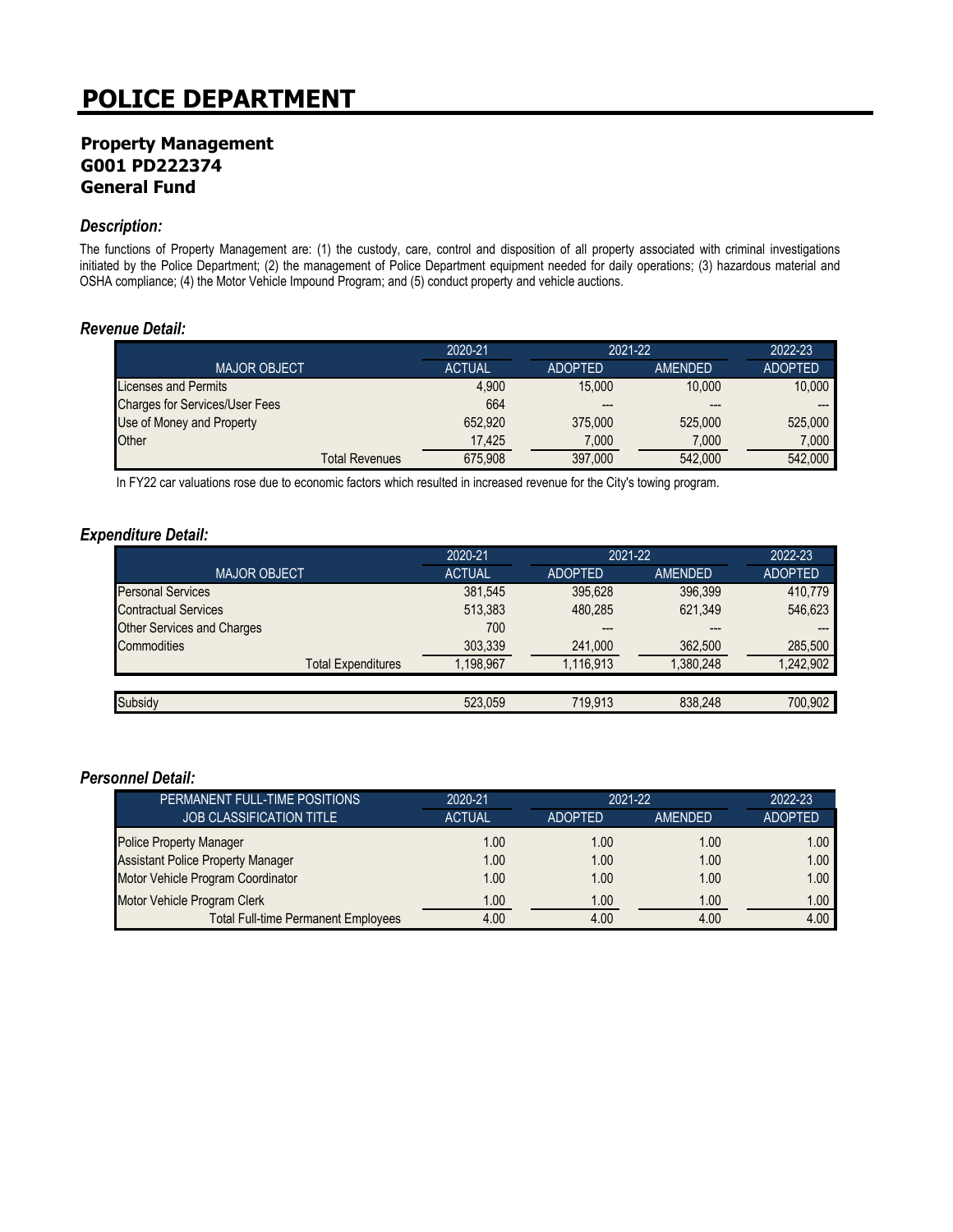## **Records G001 PD222375 General Fund**

#### *Description:*

The functions of the Records Section are to operate the Department Records Management System, provide information service to the general public through telephone and direct person-to-person contact, manage the police false alarm system, provide for the sale of public records, and operate a telephone crime reporting service.

#### *Revenue Detail:*

|                                       | 2020-21       | 2021-22        |                | 2022-23        |
|---------------------------------------|---------------|----------------|----------------|----------------|
| <b>MAJOR OBJECT</b>                   | <b>ACTUAL</b> | <b>ADOPTED</b> | <b>AMFNDFD</b> | <b>ADOPTED</b> |
| <b>Fines and Forfeitures</b>          | 182.391       | 207.000        | 196,000        | 196,000        |
| <b>Charges for Services/User Fees</b> | 67,538        | 80,000         | 70.000         | 70,000         |
| Other                                 | 133           | ---            | ---            |                |
| Intergovernmental                     | 134.589       | 165,000        | 165,000        | 165.000        |
| <b>Total Revenues</b>                 | 384.651       | 452,000        | 431.000        | 431.000        |

#### *Expenditure Detail:*

|                             | 2020-21       | 2021-22        |                | 2022-23        |
|-----------------------------|---------------|----------------|----------------|----------------|
| <b>MAJOR OBJECT</b>         | <b>ACTUAL</b> | <b>ADOPTED</b> | <b>AMENDED</b> | <b>ADOPTED</b> |
| <b>Personal Services</b>    | 1,924,768     | 1.875.518      | 1,881,592      | 1,589,360      |
| <b>Contractual Services</b> | 227,667       | 225.566        | 264,572        | 244,283        |
| <b>Commodities</b>          | 2,513         | 12,600         | 9,100          | 9,100          |
| <b>Total Expenditures</b>   | 2,154,948     | 2.113.684      | 2,155,264      | 1,842,743      |
|                             |               |                |                |                |
| Subsidy                     | 1,770,297     | 1,661,684      | 1.724.264      | 1,411,743      |

FY22 Amended Budget increased to cover a \$27,000 funding gap for the department's Record Management System. The funding gap was due to an anticipated grant which was ultimately not awarded.

#### *Personnel Detail:*

| PERMANENT FULL-TIME POSITIONS               | 2020-21       | 2021-22        |                | 2022-23        |
|---------------------------------------------|---------------|----------------|----------------|----------------|
| <b>JOB CLASSIFICATION TITLE</b>             | <b>ACTUAL</b> | <b>ADOPTED</b> | <b>AMENDED</b> | <b>ADOPTED</b> |
| <b>Public Safety Systems Manager</b>        | 1.00          | 1.00           | 1.00           |                |
| <b>Police Sergeant</b>                      | 3.00          | 3.00           | 3.00           | 3.00           |
| <b>Public Safety Mobile Data Specialist</b> | 1.00          | 1.00           | 1.00           |                |
| <b>Public Safety CAD Specialist</b>         | 1.00          | 1.00           | 1.00           |                |
| <b>Public Safety RMS/DMS Specialist</b>     | 1.00          | 1.00           | 1.00           |                |
| <b>Police Information Typist</b>            | 9.00          | 9.00           | 9.00           | 9.00           |
| <b>False Alarm Coordinator</b>              | 1.00          | 1.00           | 1.00           | 1.00           |
| <b>Total Full-time Permanent Employees</b>  | 17.00         | 17.00          | 17.00          | 13.00          |

A Public Safety CAD Specialist, Public Safety Systems Manager, Public Safety RMS/DMS Specialist, and Public Safety Mobile Data Specialist are moving to a new public safety organization code in the Information Technology department.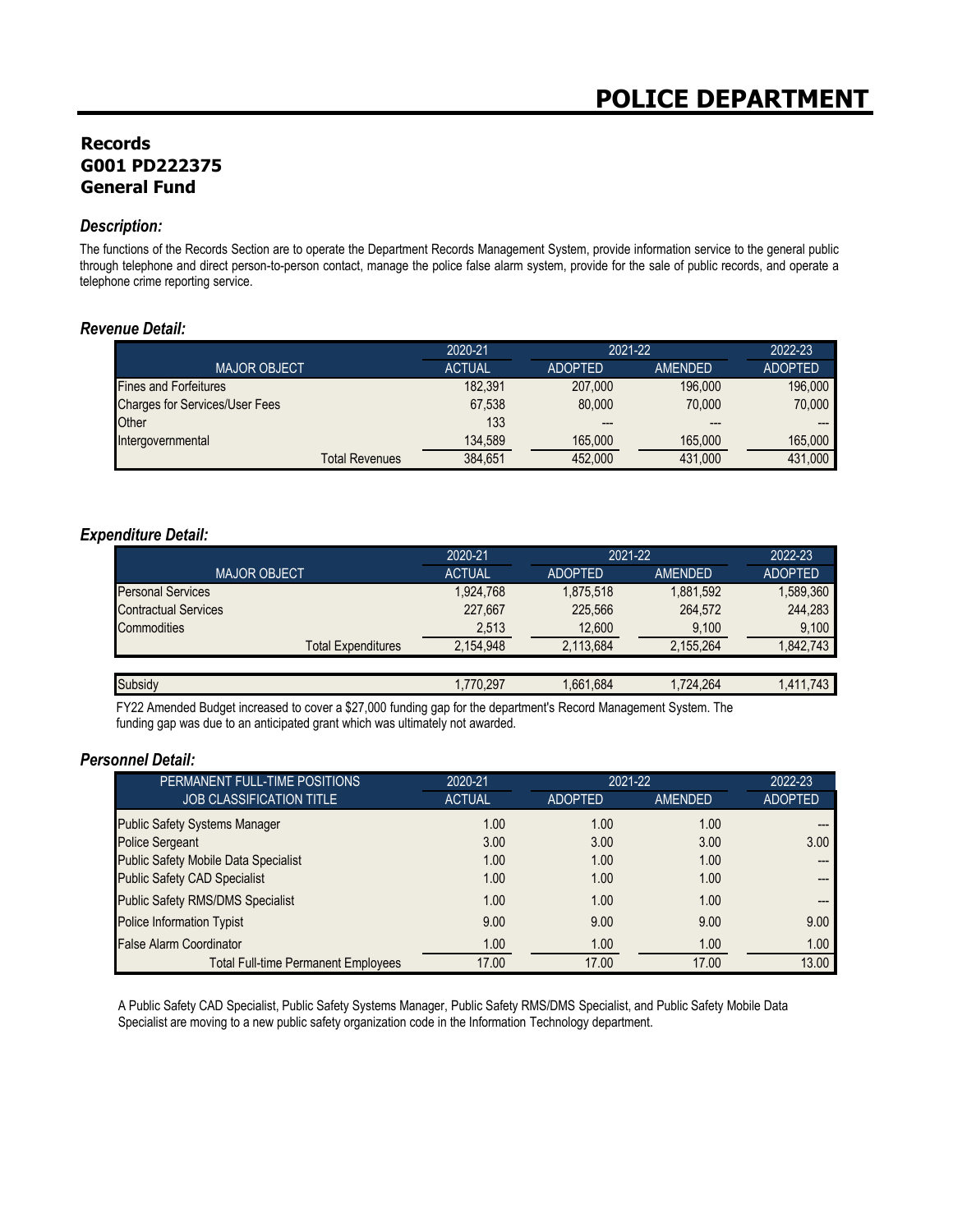## **Communications G001 PD222376 General Fund**

#### *Description:*

The Communications Section is responsible for answering calls for emergency services including 911 calls and crime alert calls. From those calls, police, fire, and emergency medical services are dispatched, as required. The Section also manages radio communications services with police and fire department field units.

#### *Revenue Detail:*

|                     |                       | 2020-21       | 2021-22        |                | 2022-23        |
|---------------------|-----------------------|---------------|----------------|----------------|----------------|
| <b>MAJOR OBJECT</b> |                       | <b>ACTUAL</b> | <b>ADOPTED</b> | <b>AMENDED</b> | <b>ADOPTED</b> |
| <b>Other</b>        |                       | 1,077         | .000           | 1.000          | .000           |
| Intergovernmental   |                       | 28,036        | 28,036         | 28.036         | 28.036         |
|                     | <b>Total Revenues</b> | 29,113        | 29,036         | 29,036         | 29,036         |

#### *Expenditure Detail:*

|                             | 2020-21       | 2021-22        |           | 2022-23        |
|-----------------------------|---------------|----------------|-----------|----------------|
| <b>MAJOR OBJECT</b>         | <b>ACTUAL</b> | <b>ADOPTED</b> | AMENDED   | <b>ADOPTED</b> |
| <b>Personal Services</b>    | 4,754,504     | 4,958,096      | 4,973,726 | 5,420,400      |
| <b>Contractual Services</b> | 170.994       | 176.050        | 179.623   | 172,218        |
| <b>Commodities</b>          | 5,316         | 17,200         | 14,800    | 14,800         |
| <b>Capital Outlays</b>      |               | 25,000         | $---$     | $---$          |
| <b>Total Expenditures</b>   | 4,930,814     | 5,176,346      | 5,168,149 | 5,607,418      |
|                             |               |                |           |                |
| Subsidy                     | 4,901,701     | 5,147,310      | 5,139,113 | 5,578,382      |

#### *Personnel Detail:*

| PERMANENT FULL-TIME POSITIONS               | 2020-21       |                | 2021-22 |                |
|---------------------------------------------|---------------|----------------|---------|----------------|
| <b>JOB CLASSIFICATION TITLE</b>             | <b>ACTUAL</b> | <b>ADOPTED</b> | AMENDED | <b>ADOPTED</b> |
| <b>Police Major</b>                         | 1.00          | 1.00           | 1.00    | 1.00           |
| <b>Communications Section Administrator</b> | 1.00          | 1.00           | 1.00    | 1.00           |
| <b>Police Captain</b>                       | 1.00          | 1.00           | 1.00    | 1.00           |
| <b>Police Sergeant</b>                      | 3.00          | 3.00           | 3.00    | 3.00           |
| <b>Police Lieutenant</b>                    | 1.00          | 1.00           | 1.00    | 1.00           |
| Senior Public Safety Dispatcher             | 39.00         | 39.00          | 39.00   | 39.00          |
| <b>Principal Public Safety Dispatcher</b>   | ---           |                | ---     | 3.00           |
| <b>Total Full-time Permanent Employees</b>  | 46.00         | 46.00          | 46.00   | 49.00          |

Three new Principal Public Safety Dispatchers are being added in FY23.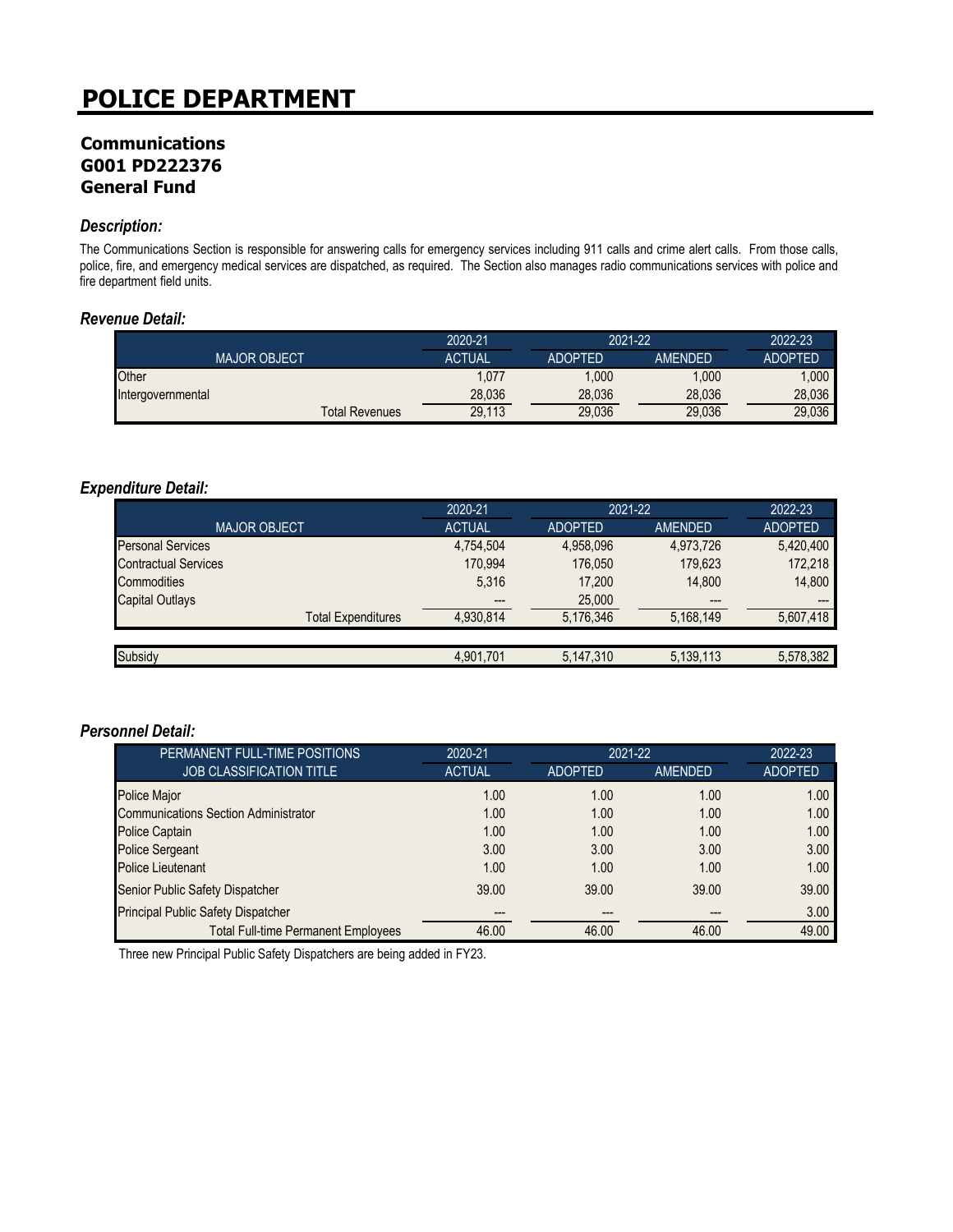## **911 Reimbursement G001 PD222377 General Fund**

#### *Description:*

The 911 Reimbursement program provides for the accounting of services being funded by 911 Surcharge revenue. Surcharge revenue is generated through wireless and landline surcharges. The Polk County 911 Board provides funding for dispatch related expenditures and related staff charges.

#### *Revenue Detail:*

|                     |                       | 2020-21       | 2021-22   |                | 2022-23 |
|---------------------|-----------------------|---------------|-----------|----------------|---------|
| <b>MAJOR OBJECT</b> |                       | <b>ACTUAL</b> | ADOPTED   | <b>AMFNDFD</b> | ADOPTFD |
| Intergovernmental   |                       | 877,566       | 1,057,394 | 936.000        | 950.000 |
|                     | <b>Total Revenues</b> | 877,566       | 1,057,394 | 936,000        | 950.000 |

#### *Expenditure Detail:*

|                             | 2020-21       |                | 2021-22        | 2022-23        |
|-----------------------------|---------------|----------------|----------------|----------------|
| <b>MAJOR OBJECT</b>         | <b>ACTUAL</b> | <b>ADOPTED</b> | <b>AMENDED</b> | <b>ADOPTED</b> |
| <b>Personal Services</b>    | 256,143       | 308.894        | 275,000        | 285,000        |
| <b>Contractual Services</b> | 441.008       | 488,500        | 520,200        | 527,200        |
| Commodities                 | 21.176        | 10.000         | 140.800        | 137,800        |
| <b>Capital Outlays</b>      | 133,607       | 250,000        | $---$          | ---            |
| <b>Total Expenditures</b>   | 851,933       | 1,057,394      | 936.000        | 950,000        |
|                             |               |                |                |                |
| Subsidy                     | (25, 633)     |                | ---            | ---            |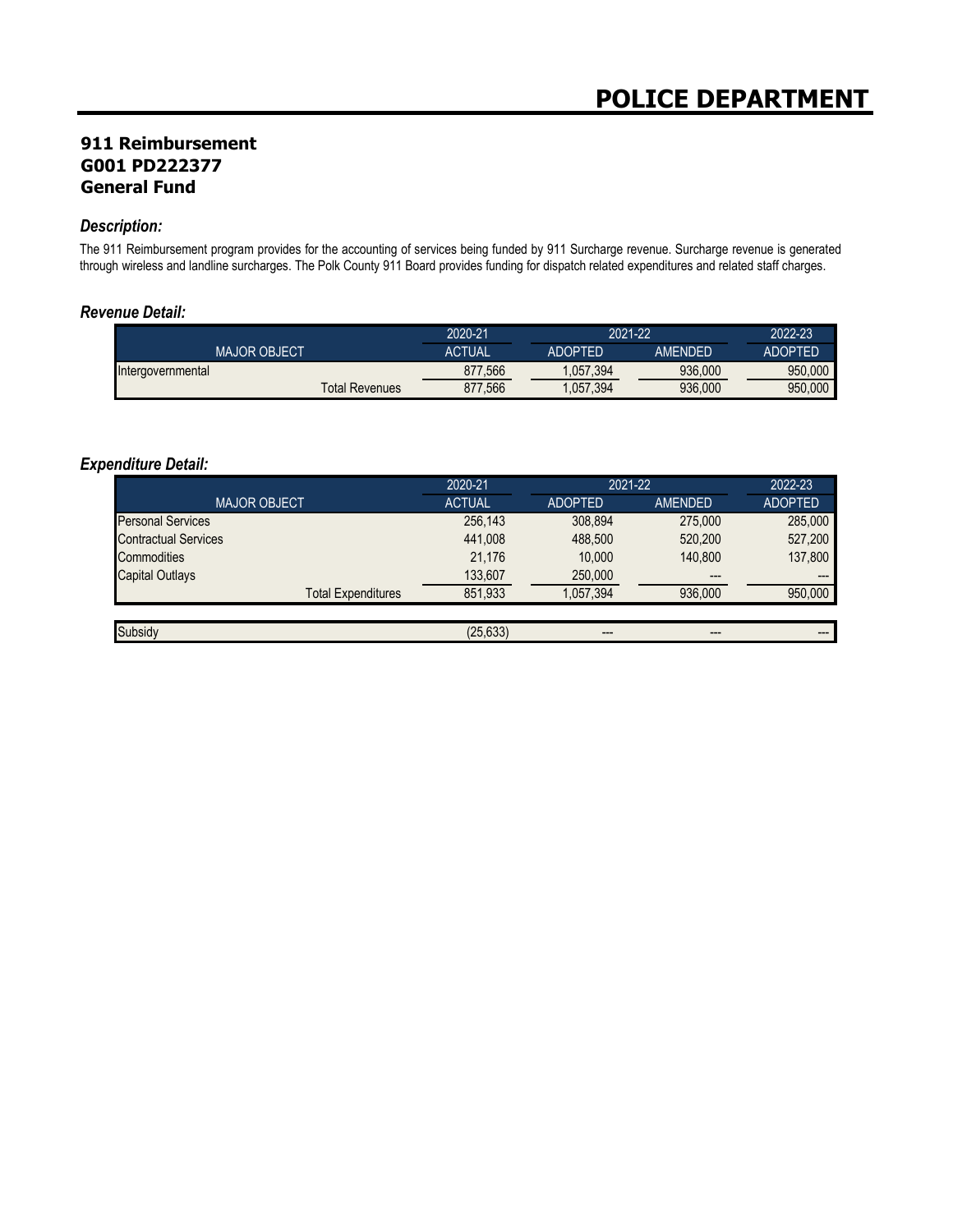## **Digital Evidence Unit G001 PD222381 General Fund**

#### *Description:*

The Digital Evidence Unit manages digital evidence created from the in-car camera and body camera program. The unit is the custodian of the department's microfilm collection. This unit processes all evidence requests from the County Attorney's Office, US Attorney's Office, other State law enforcement agencies, media, and citizens. The Unit ensures that Federal and State open records statues are being followed and redacts information that is sensitive in nature or pursuant to an ongoing investigation.

#### *Revenue Detail:*

|       |                     |                       | 2020-21       | 2021-22        |                        | 2022-23 |
|-------|---------------------|-----------------------|---------------|----------------|------------------------|---------|
|       | <b>MAJOR OBJECT</b> |                       | <b>ACTUAL</b> | <b>ADOPTED</b> | AMENDED                | ADOPTED |
| Other |                     |                       | 100.010       | $---$          | $---$                  | $--$    |
|       |                     | <b>Total Revenues</b> | 100.010       | $---$          | $\qquad \qquad \cdots$ | $--$    |

#### *Expenditure Detail:*

|                             | 2020-21       | 2021-22        |         | 2022-23        |
|-----------------------------|---------------|----------------|---------|----------------|
| <b>MAJOR OBJECT</b>         | <b>ACTUAL</b> | <b>ADOPTED</b> | AMENDED | <b>ADOPTED</b> |
| <b>Personal Services</b>    | 325,424       | 346.611        | 346.079 | 234,010        |
| <b>Contractual Services</b> | 3,737         | 2,500          | 2,500   | 2,500          |
| Commodities                 | 64.799        | 49,000         | 52,600  | 48,100         |
| <b>Capital Outlays</b>      | 103,701       | $---$          | 57,600  | $---$          |
| <b>Total Expenditures</b>   | 497.661       | 398.111        | 458.779 | 284,610        |
|                             |               |                |         |                |
| Subsidy                     | 397,651       | 398,111        | 458.779 | 284,610        |

#### *Personnel Detail:*

| PERMANENT FULL-TIME POSITIONS              | 2020-21       | $2021 - 22$    |                | 2022-23           |
|--------------------------------------------|---------------|----------------|----------------|-------------------|
| <b>JOB CLASSIFICATION TITLE</b>            | <b>ACTUAL</b> | <b>ADOPTED</b> | <b>AMENDED</b> | <b>ADOPTED</b>    |
| <b>Police Sergeant</b>                     | 1.00          | 1.00           | 1.00           | 1.00 <sub>1</sub> |
| <b>IT Digital Evidence Specialist</b>      | 1.00          | 1.00           | 1.00           | $---$             |
| <b>Customer Service Representative</b>     | 1.00          | 1.00           | 1.00           | 1.00 <sub>1</sub> |
| <b>Total Full-time Permanent Employees</b> | 3.00          | 3.00           | 3.00           | 2.00              |

IT Digital Evidence Specialist is moving to a new public safety organization code in the Information Technology department.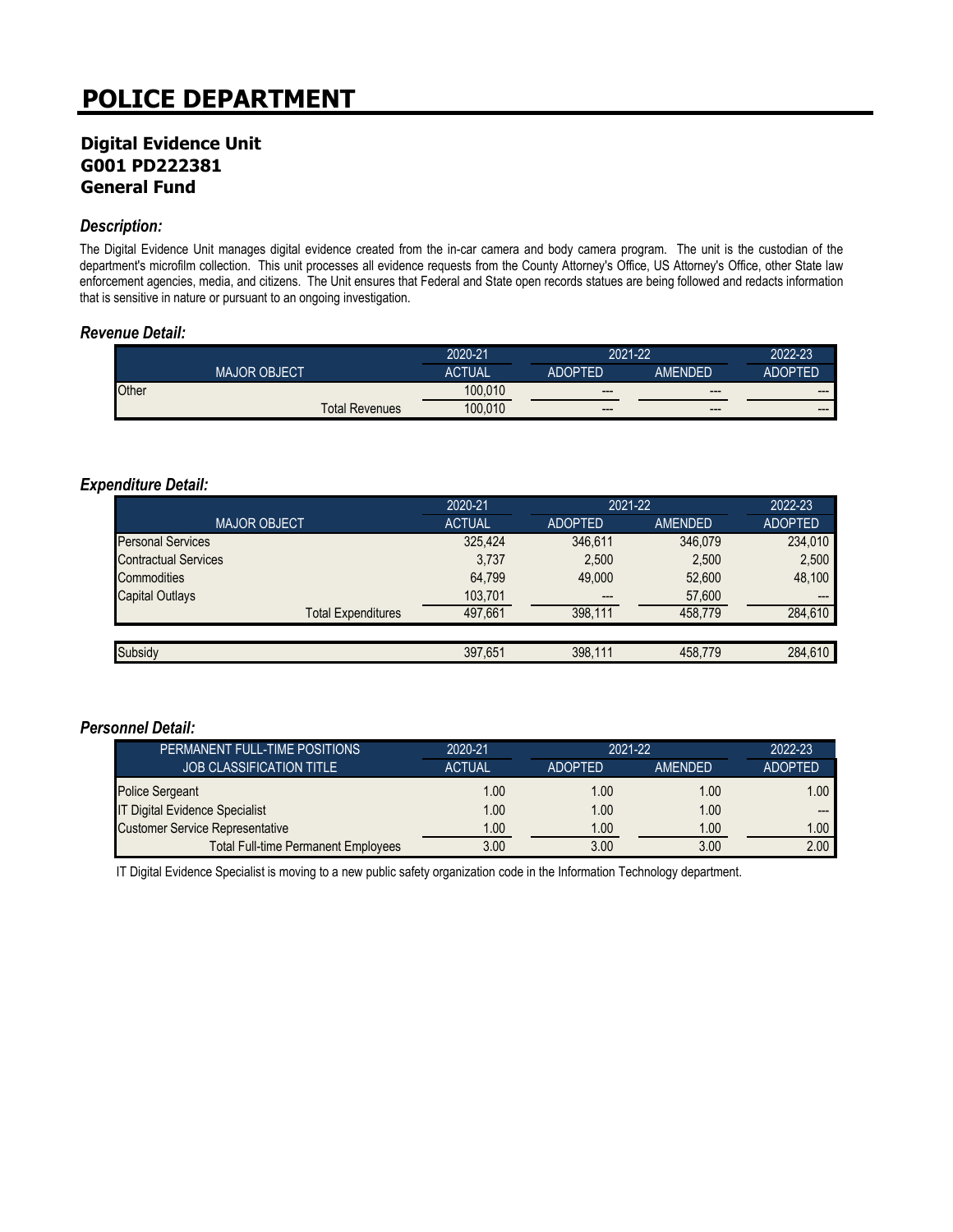## **Planning and Budget Office G001 PD001351 General Fund**

#### *Description:*

The function of the Planning and Budget Office is to research, develop and manage special projects and grants, coordinate and provide oversight of the department's purchasing process, manage contracts, maintain the department's written directive system, conduct short and long range planning, administer the Operating and Capital Improvement Project budgets, and provide staff assistance, guidance and training. This Office also provides oversight to the Radio Services Section.

#### *Revenue Detail:*

|       |                     |                       | 2020-21 | 2021-22        |                | 2022-23        |
|-------|---------------------|-----------------------|---------|----------------|----------------|----------------|
|       | <b>MAJOR OBJECT</b> |                       | ACTUAL  | <b>ADOPTED</b> | <b>AMFNDFD</b> | <b>ADOPTED</b> |
| Other |                     |                       | 8,526   | 10,550         | 9,800          | 9,800          |
|       |                     | <b>Total Revenues</b> | 8,526   | 10,550         | 9,800          | 9,800          |

#### *Expenditure Detail:*

|                             | 2020-21       | 2021-22        |           | 2022-23        |
|-----------------------------|---------------|----------------|-----------|----------------|
| <b>MAJOR OBJECT</b>         | <b>ACTUAL</b> | <b>ADOPTED</b> | AMENDED   | <b>ADOPTED</b> |
| <b>Personal Services</b>    | 909,527       | 966.668        | 969.526   | 996,212        |
| <b>Contractual Services</b> | 152.944       | 129.054        | 131.450   | 99,403         |
| Commodities                 | 186,252       | 230,000        | 335,897   | 228,500        |
| <b>Total Expenditures</b>   | 1.248.722     | 1.325.722      | 1.436.873 | 1,324,115      |
|                             |               |                |           |                |
| Subsidy                     | 1.240.197     | 1.315.172      | 1,427,073 | 1,314,315      |

| PERMANENT FULL-TIME POSITIONS              | 2020-21       | 2021-22        |                | 2022-23        |
|--------------------------------------------|---------------|----------------|----------------|----------------|
| <b>JOB CLASSIFICATION TITLE</b>            | <b>ACTUAL</b> | <b>ADOPTED</b> | <b>AMENDED</b> | <b>ADOPTED</b> |
| Police Captain                             | 1.00          | 1.00           | 1.00           | 1.00           |
| <b>Police Sergeant</b>                     | 1.00          | 1.00           | 1.00           | 1.00           |
| <b>Police Lieutenant</b>                   | 1.00          | 1.00           | 1.00           | 1.00           |
| <b>Senior Police Officer</b>               | 1.00          | 1.00           | 1.00           | 1.00           |
| <b>Police Budget Specialist</b>            | 2.00          | 2.00           | 2.00           | 2.00           |
| <b>Administrative Aide</b>                 | 1.00          | 1.00           | 1.00           | 1.00           |
| <b>Total Full-time Permanent Employees</b> | 7.00          | 7.00           | 7.00           | 7.00           |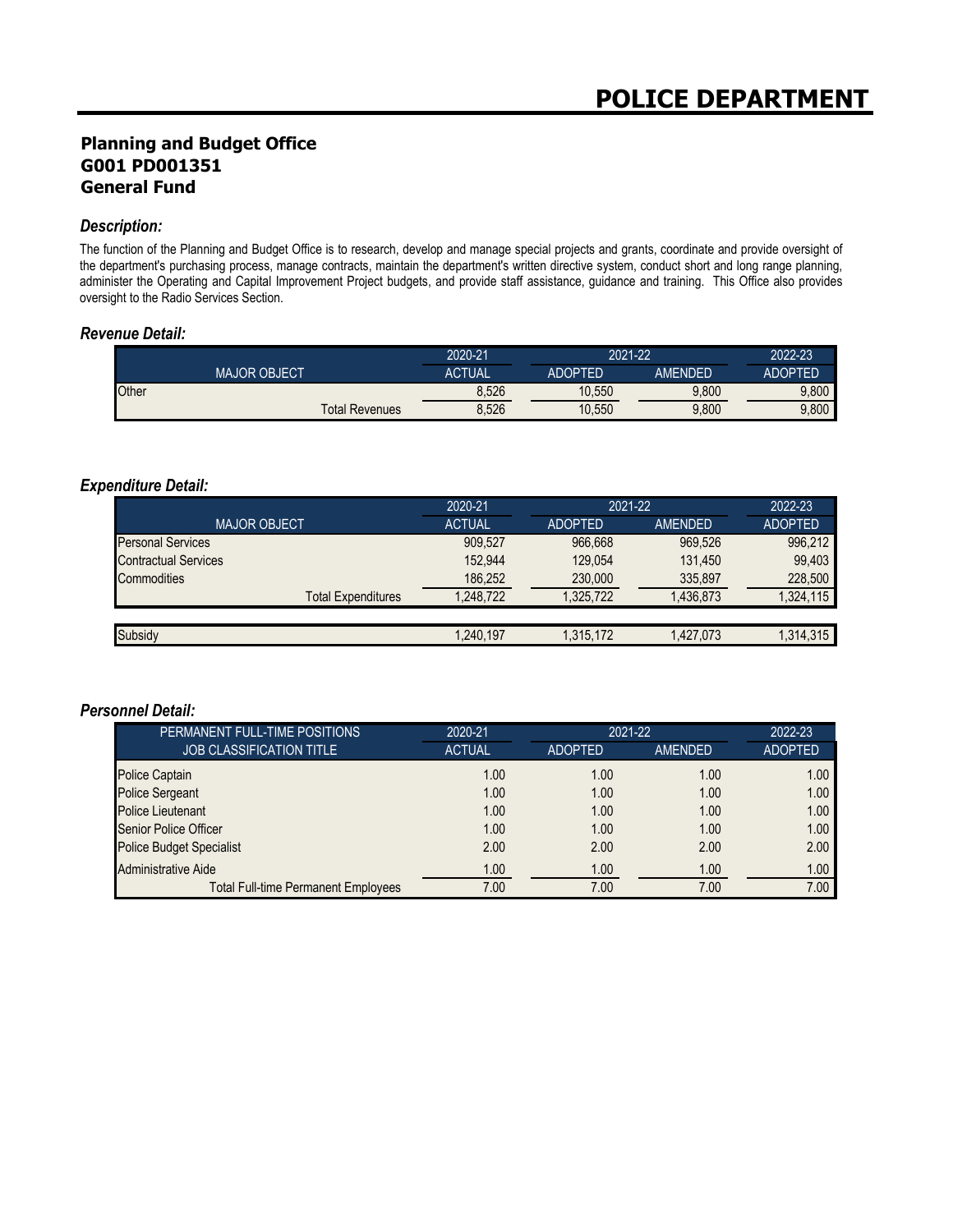## **Tort Claims Investigation G005 PD222369 Tort Fund**

#### *Description:*

The function of Tort Claims Investigation is to assist the City's Legal Department in researching, investigating, processing, and resolving civil action claims brought against the Police Department.

#### *Expenditure Detail:*

|                             | 2020-21       | 2021-22        |         | 2022-23        |  |
|-----------------------------|---------------|----------------|---------|----------------|--|
| <b>MAJOR OBJECT</b>         | <b>ACTUAL</b> | <b>ADOPTED</b> | AMENDED | <b>ADOPTED</b> |  |
| <b>Personal Services</b>    | 227,756       | 227.100        | 241.155 | 250.225        |  |
| <b>Contractual Services</b> | 289           | $---$          | $---$   | ---            |  |
| <b>Total Expenditures</b>   | 228,045       | 227.100        | 241.155 | 250.225        |  |
|                             |               |                |         |                |  |
| Subsidy                     | 228.045       | 227.100        | 241.155 | 250.225        |  |

| PERMANENT FULL-TIME POSITIONS              | 2020-21       | 2021-22        |                | 2022-23        |
|--------------------------------------------|---------------|----------------|----------------|----------------|
| <b>JOB CLASSIFICATION TITLE</b>            | <b>ACTUAL</b> | <b>ADOPTED</b> | <b>AMENDED</b> | <b>ADOPTED</b> |
| <b>Police Sergeant</b>                     | 1.00          | 1.00           | 1.00           | 1.00           |
| <b>Customer Service Representative</b>     | 1.00          | 1.00           | 0.00           | 1.00           |
| <b>Total Full-time Permanent Employees</b> | 2.00          | 2.00           | 2.00           | 2.00           |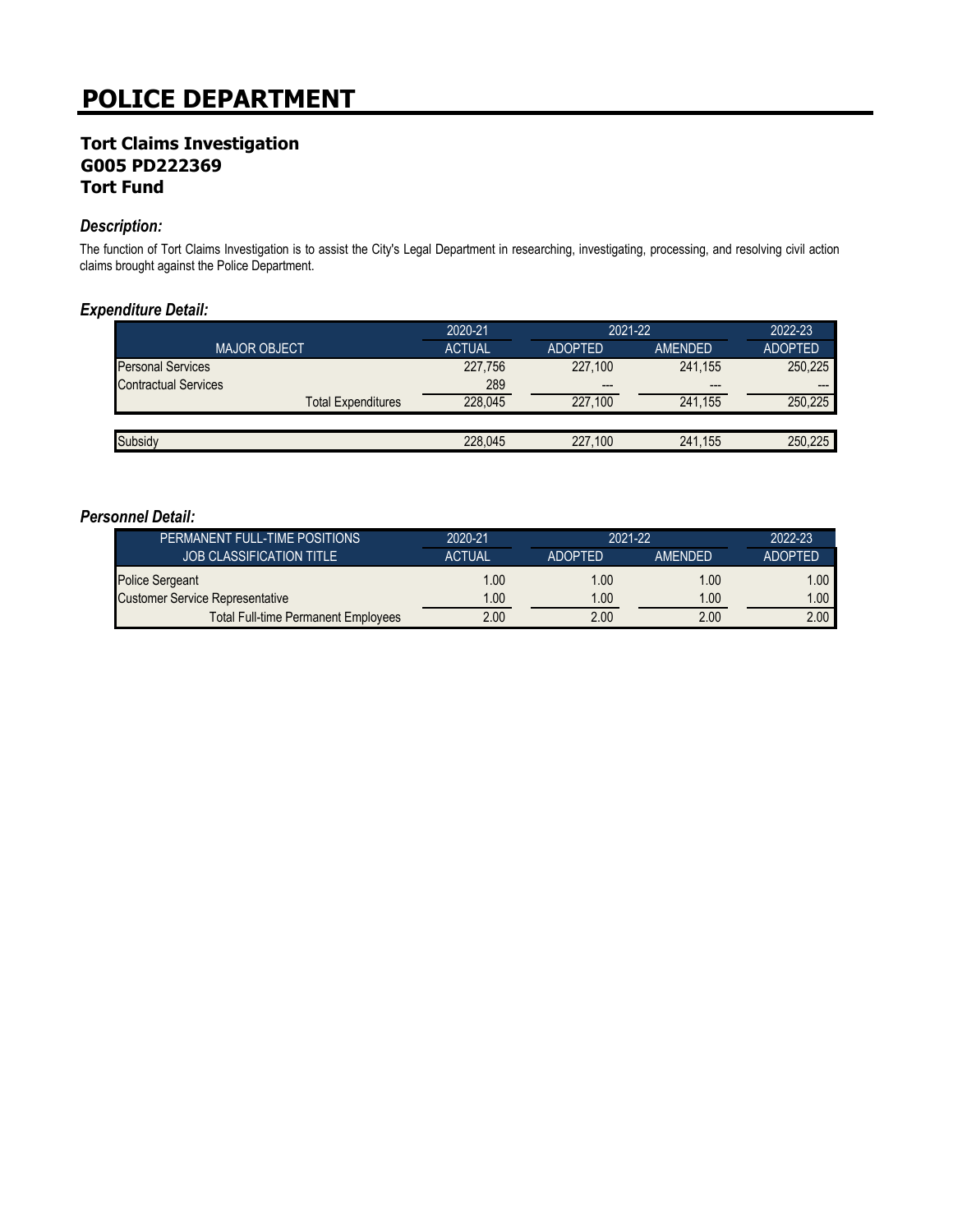## **Parking Meter Enforcement E051 PD220358 Parking Operations Fund**

#### *Description:*

The function of Parking Meter Enforcement is to enforce parking ordinances, impound vehicles, monitor downtown parking, respond to parking complaints, and support all major special events.

|       |                       | 2020-21       |                | 2021-22 |                |
|-------|-----------------------|---------------|----------------|---------|----------------|
|       | <b>MAJOR OBJECT</b>   | <b>ACTUAL</b> | <b>ADOPTED</b> | AMENDED | <b>ADOPTED</b> |
| Other |                       | .309          | 2,500          | 2.500   | 2.500          |
|       | <b>Total Revenues</b> | ,309          | 2,500          | 2,500   | 2,500          |

### *Expenditure Detail:*

|                             | 2020-21       | 2021-22        |         | 2022-23        |
|-----------------------------|---------------|----------------|---------|----------------|
| <b>MAJOR OBJECT</b>         | <b>ACTUAL</b> | <b>ADOPTED</b> | AMENDED | <b>ADOPTED</b> |
| <b>Personal Services</b>    | 641.844       | 663.023        | 656.530 | 677.806        |
| <b>Contractual Services</b> | 29.257        | 27.673         | 37,007  | 36.215         |
| Other Services and Charges  |               | 5.000          | 2,000   | 3.000          |
| Commodities                 | 2,813         | $---$          | 3,000   | 2.000          |
| <b>Total Expenditures</b>   | 673.913       | 695.696        | 698.537 | 719.021        |

| PERMANENT FULL-TIME POSITIONS              | 2020-21       | 2021-22        |                | 2022-23           |
|--------------------------------------------|---------------|----------------|----------------|-------------------|
| <b>JOB CLASSIFICATION TITLE</b>            | <b>ACTUAL</b> | <b>ADOPTED</b> | <b>AMENDED</b> | <b>ADOPTED</b>    |
| Police Sergeant                            | 1.00          | 1.00           | 1.00           | 1.00 <sub>1</sub> |
| <b>Parking Meter Checker</b>               | 5.00          | 5.00           | 5.00           | 5.00              |
| <b>Police Cadet</b>                        | 2.00          | 2.00           | 2.00           | 2.00              |
| <b>Total Full-time Permanent Employees</b> | 8.00          | 8.00           | 8.00           | 8.00              |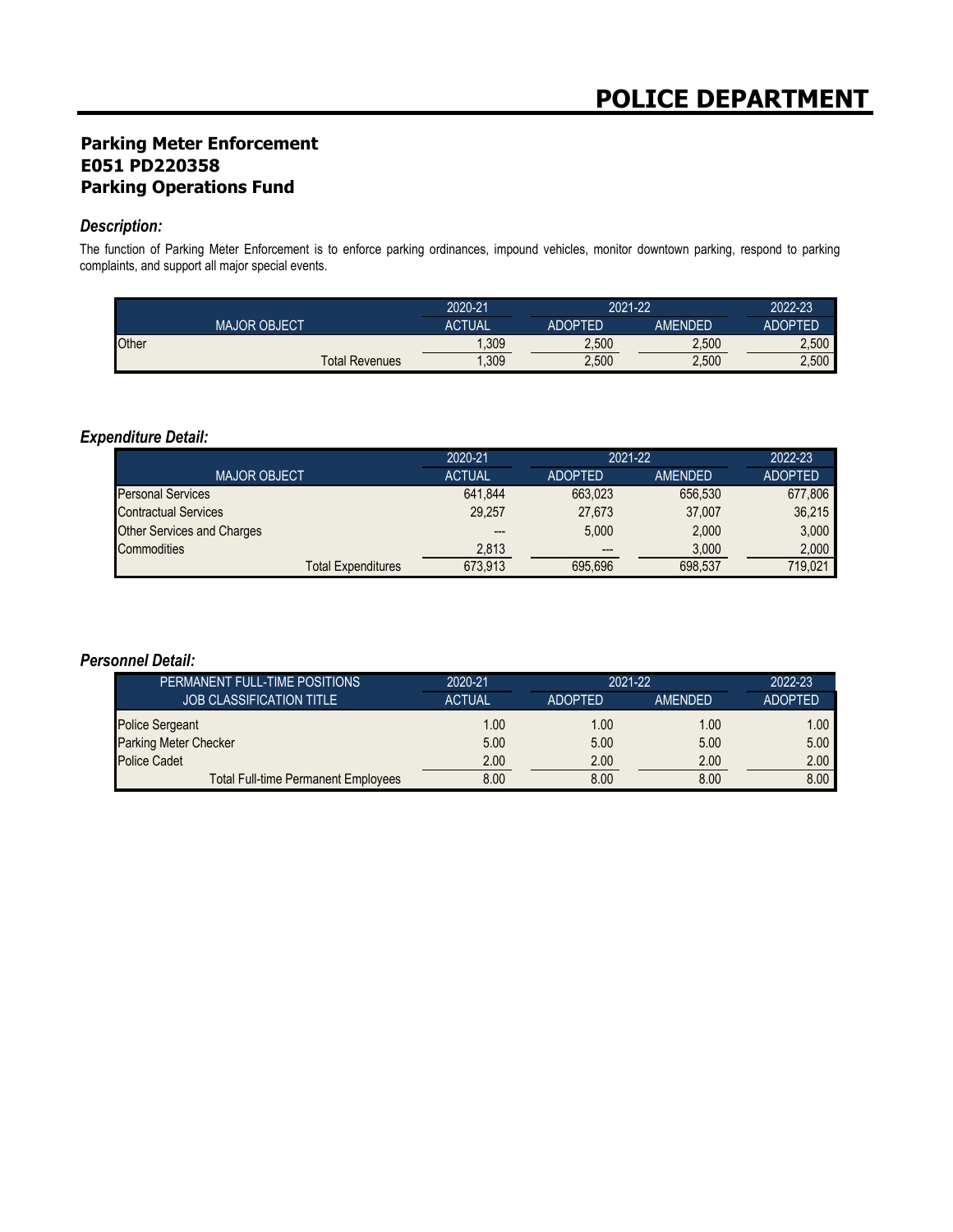## **Radio Services Section I040 PD222371 Police - Radio Maintenance and Repair Fund**

#### *Description:*

The function of the Radio Services Section is to repair, maintain and assist in the management and improvement of multiple City radio systems and electronic equipment, maintain a parts inventory, ensure compliance with FCC regulations, and utilize preventive or corrective maintenance, as required, on the City's communications equipment. Establishes, maintains and continues to improve intergovernmental radio interoperability in cooperation with other local and state agencies.

#### *Expenditure Detail:*

|                           | 2020-21       | $2021 - 22$    |                | 2022-23        |
|---------------------------|---------------|----------------|----------------|----------------|
| <b>MAJOR OBJECT</b>       | <b>ACTUAL</b> | <b>ADOPTED</b> | <b>AMENDED</b> | <b>ADOPTED</b> |
| <b>Personal Services</b>  | 571,135       | 679.026        | 736.236        | 773.642        |
| Contractual Services      | 107.106       | 189.081        | 211.197        | 171.222        |
| <b>Commodities</b>        | 28.784        | 61.046         | 98.100         | 97.600         |
| <b>Total Expenditures</b> | 707.024       | 929.153        | .045.533       | .042.464       |

#### *Personnel Detail:*

| PERMANENT FULL-TIME POSITIONS              | 2020-21       | 2021-22 |                | 2022-23           |
|--------------------------------------------|---------------|---------|----------------|-------------------|
| <b>JOB CLASSIFICATION TITLE</b>            | <b>ACTUAL</b> | ADOPTED | <b>AMENDED</b> | <b>ADOPTED</b>    |
| <b>Communications Supervisor</b>           | 1.00          | 1.00    | 1.00           | 1.00 <sub>1</sub> |
| Radio Technician                           | 1.00          | 1.00    | 1.00           | 1.00              |
| <b>Emergency Equipment Technician</b>      | 2.00          | 2.00    | 3.00           | 3.00              |
| PD Stores and Inventory Clerk              | 1.00          | 1.00    | 1.00           | 1.00              |
| Senior Public Safety Radio Data Technician | 2.00          | 2.00    | 1.00           | 1.00              |
| <b>Total Full-time Permanent Employees</b> | 7.00          | 7.00    | 7.00           | 7.00              |

One Senior Public Safety Radio Data Technician position was replaced with an additional Emergency Equipment Technician position.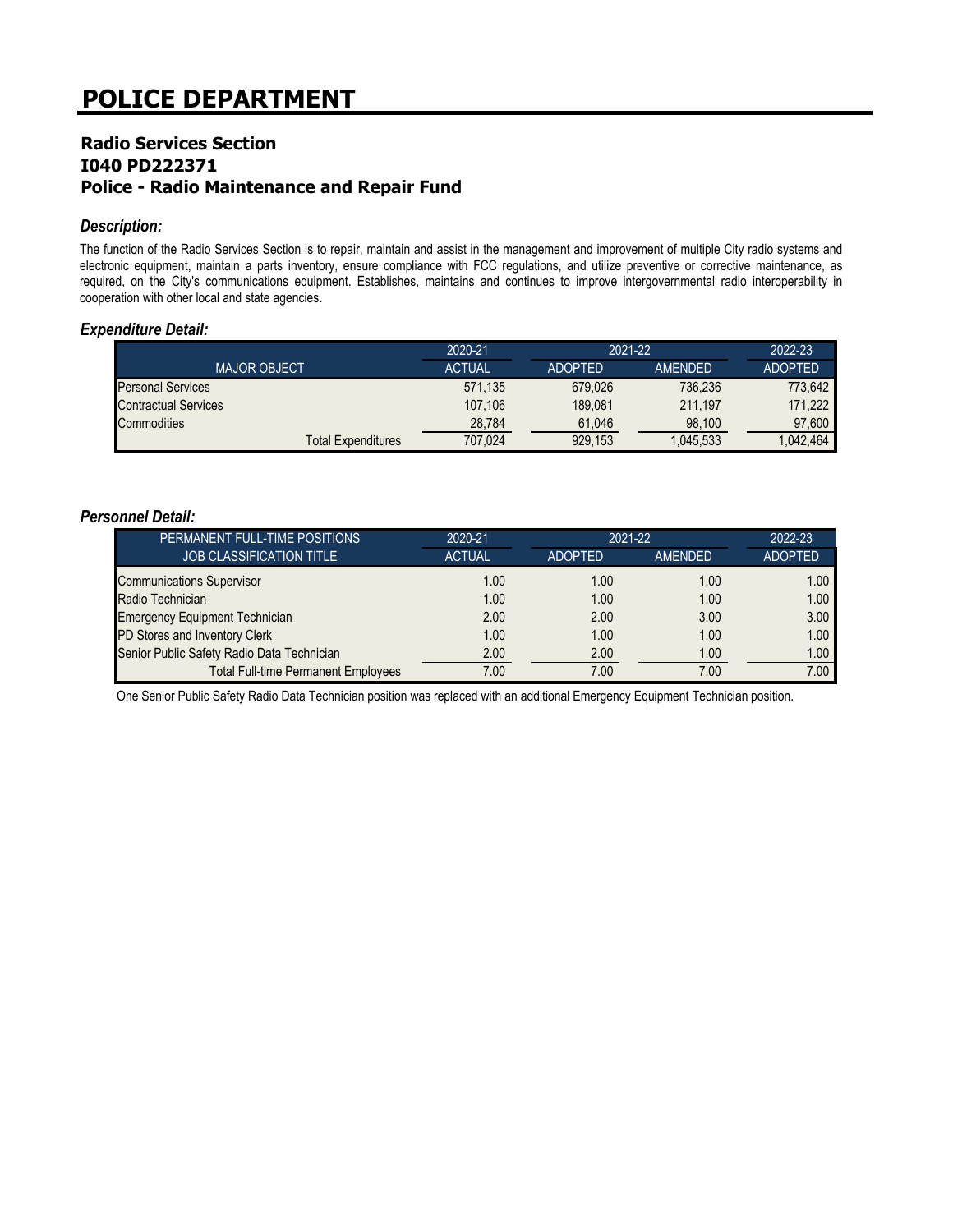## **Special Revenue and Other Funds**

|                                              |                                      | 2020-21       |                | 2021-22        |                |
|----------------------------------------------|--------------------------------------|---------------|----------------|----------------|----------------|
| ORGANIZATION CODE                            |                                      | <b>ACTUAL</b> | <b>ADOPTED</b> | <b>AMENDED</b> | <b>ADOPTED</b> |
| <b>Reserved General Fund</b>                 |                                      |               |                |                |                |
| H731 CFH00000                                | Crime Free Multi-housing Program     | 398           | 6.200          | 6.200          | 6,200          |
| H809 PD229000                                | <b>Police Training And Equipment</b> | 1.064         | 12,500         | 12,500         | 12,500         |
|                                              | <b>Total Reserved General Funds</b>  | 1,462         | 18,700         | 18,700         | 18,700         |
| <b>Special Revenue Funds</b>                 |                                      |               |                |                |                |
| <b>Nongrants</b>                             |                                      |               |                |                |                |
| S321 PD225000                                | <b>Federally Forfeited Funds</b>     | 67.428        | 102,500        | 102,500        | 102,500        |
| S324 PD226000                                | <b>State Forfeited Funds</b>         | 239,082       | 393,500        | 545,936        | 397,500        |
| S821 PD223000                                | Safety City                          | 379           | 1,000          | 1,000          | 1,000          |
| S821 PD229100                                | <b>K9 Contributions</b>              | 421           | 500            | 500            | 500            |
| S821 PD229200                                | <b>Honor Guard</b>                   | ---           | 1,000          | 1,000          | 1,000          |
| S821 PD229300                                | Miscellaneous Police Contributions   | 2,060         | 5,000          | 5,000          | 5,000          |
| S821 PD229500                                | Miscellaneous Police Grants          | 724           | 10,000         |                |                |
|                                              | Subtotal Nongrants Special Revenue   | 310,094       | 513,500        | 655,936        | 507,500        |
| <b>Grants</b>                                |                                      |               |                |                |                |
| Anti-Heroin Grant                            |                                      | 6,858         | 8,000          |                |                |
| Governor's Traffic Safety Bureau             |                                      | 173,836       | 180,000        |                | 150,750        |
| Homeland Security Explosive Ordinance Device |                                      | 1,369,148     | 1,141,000      | 1,312,307      | 234,000        |
| Homeland Security SWAT Grant                 |                                      | 98,389        | 403,000        | 451,950        | 493,139        |
| Justice Assistance Grant Program             |                                      | 21,403        | 133,000        | 170,320        | 30,714         |
| Justice COVID-19 Police Grant                |                                      | 145.101       | 398,000        | 160,784        | 248,709        |
| Project Safe Neighborhood                    |                                      | 17,447        |                |                |                |
| Violence Against Women Grant                 |                                      | 18,281        | 20,000         | 22,031         | 22,031         |
| <b>COPS School Violence Prevention Grant</b> |                                      | 51,124        |                | 129,104        | 112,000        |
|                                              | <b>Subtotal Grants</b>               | 1,901,586     | 2,283,000      | 2,246,496      | 1,291,343      |
|                                              | <b>Total Special Revenue Funds</b>   | 2,211,680     | 2,796,500      | 2,902,432      | 1,798,843      |
| <b>Total Special Revenue and Other Funds</b> |                                      | 2,213,142     | 2,815,200      | 2,921,132      | 1,817,543      |